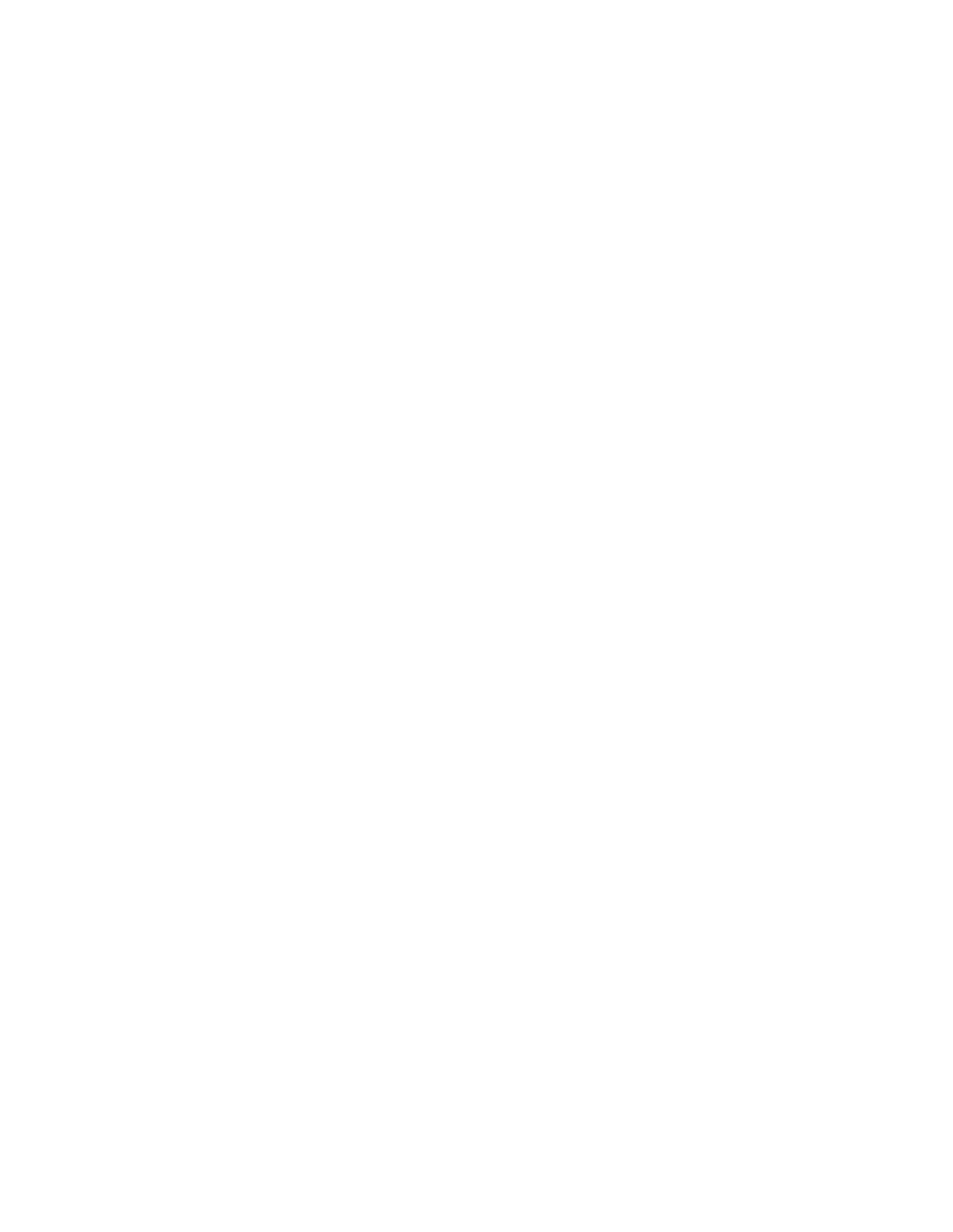### <span id="page-2-0"></span>**I. International Community & Sanctions**

The first EU-Myanmar Task Force has taken place in Yangon and Nay Pyi Taw, 13-15 November 2013. The purpose of the Task Force is to provide comprehensive support to the democratic transition in Myanmar by bringing together all of the tools and mechanisms – both political and economic (development aid, peace process support, investments) – available to the EU. High Representative of the Union for Foreign Affairs and Security Policy/Vice President of the European Commission Catherine Ashton co-chairs the Task Force alongside Soe Thane, Minister in the President of Myanmar's Office. European Commission Vice-President Antonio Tajani (Industry and Entrepreneurship) and European Commissioners Andris Piebalgs (Development and Cooperation) and Dacian Cioloş (Agriculture and Rural Development) also participated in the Task Force, as well as Aung San Suu Kyi.<sup>1</sup>

Catherine Ashton said: "The European Union is determined to help Myanmar pursue the path of peace, democracy and sustainable development; building up trade and investment, respecting human rights and fundamental freedoms and rebuilding relations with the international community. Under the EU's comprehensive framework for engagement we have lifted sanctions, increased development assistance and reinstated trade preferences. This first meeting of the EU-Myanmar Task Force brings together all of our instruments in order to take our partnership to the next level."<sup>2</sup>

Myanmar and the EU signed a package of accords on cooperation at the Task Force's first plenary session in Nay Pyi Taw. The accords include holding of policy-related discussions on small- and medium-sized enterprises and raw materials; cooperation in long-term development of the tourism industry; joint statement on EU's provision of aid for development; cooperation between European investment bank and Myanmar; and cooperation in agriculture. The signing took place after Myanmar President Thein Sein addressed the opening of the plenary session, which was divided into three sessions, task force economic session, inter-parliamentary session and task force political session. On the second day of the meeting, three forums were held in Yangon which included a business forum, democratic civil society forum and development forum.<sup>3</sup>

The EU-Myanmar Task Force is the fourth of its kind and the first in Asia, following three precedents in the Southern Mediterranean: Tunisia (September 2011), Jordan (February 2012) and Egypt (November 2012).<sup>4</sup>

The European Union may give Myanmar up to €90 million a year in its 2014-20 development-aid budget. This would make the country one of the principal recipients of EU support. The figure compares with a total of roughly €300m (an average of €19m a year) given by the EU to Myanmar between 1996 and 2011, when the EU strictly limited relations with the country and imposed extensive sanctions against its military rulers and associated businesses. In the two years since the country embarked on political and economic reforms, the European Commission has provided around  $E150m$  in development support.<sup>5</sup>

Human Rights Watch and 36 other organizations have sent a joint letter to President Barack Obama on November 7, 2013 urging the United States Government to ensure that remaining sanctions on Myanmar are kept up-to-date on human rights abusers. <sup>6</sup>

Since 2012 the US government has waived most sanctions on Myanmar in response to reform efforts by the government of President Thein Sein. The US has kept in place the targeted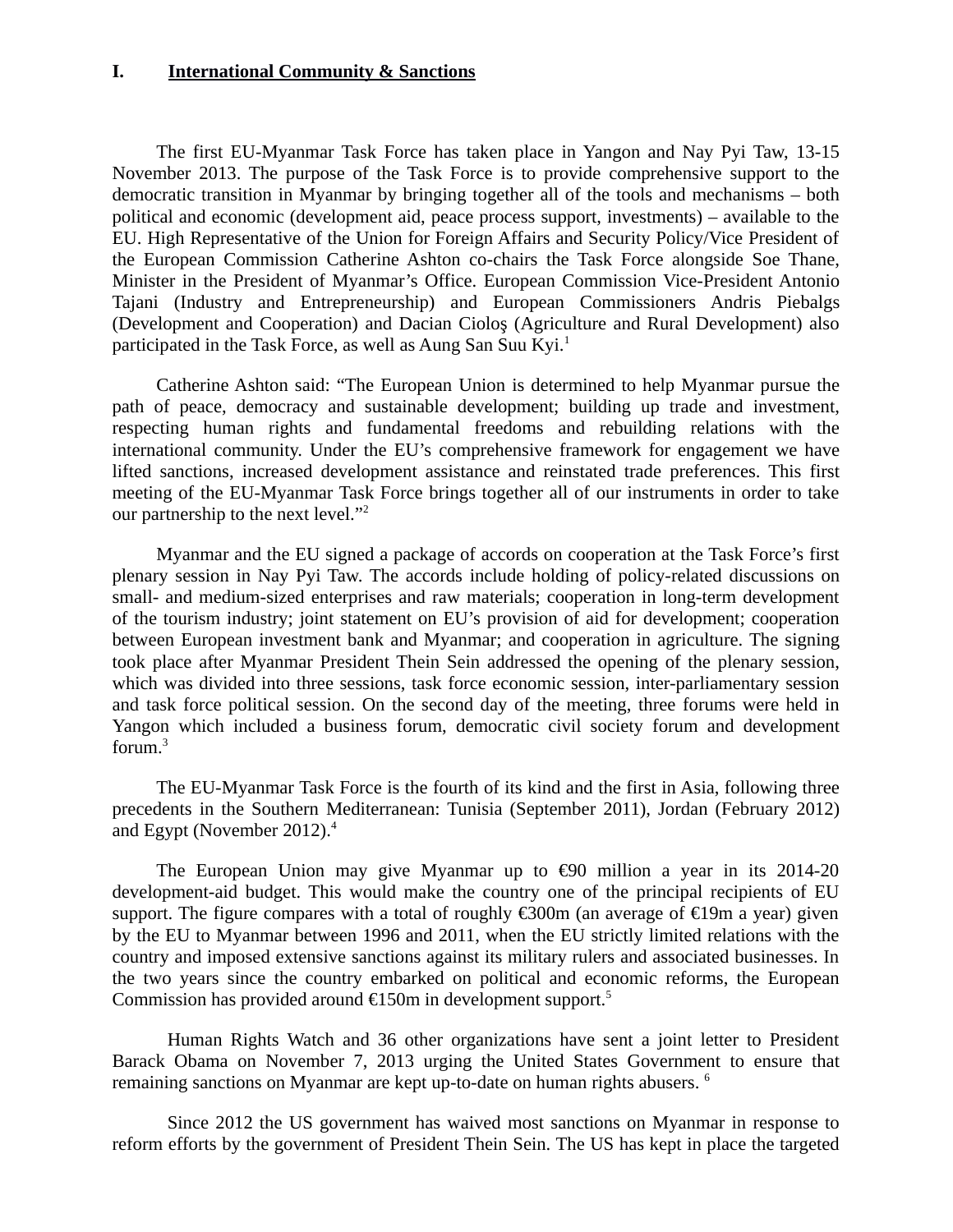sanctions that block certain individuals or companies from any dealings with Americans and freeze their US assets, based on their ties to the military junta that ruled Myanmar until 2011 or their record on human rights, corruption, or arms trading with North Korea. However, despite changes in Myanmar, the Specially Designated Nationals ("SDN") list with respect to Myanmar has remained essentially unchanged since 2009. According to the joint letter, the continued failure to update the SDN list is despite the fact that some of the submitting organizations have provided concrete examples, with supporting information, of individuals whom they believe should be designated as blocked persons. For example, although the military is sanctioned under US law and in visa restrictions for its egregious human rights violations, the SDN list does not name key military entities and individuals, even in cases where they have been directly implicated in human rights abuses. These include Brigade General Tun Tun Naung, the northern commander who oversees the military's war against the Kachin Independence Army, in which Myanmar troops under his command have carried out serious human rights abuses and violations of international humanitarian law.<sup>7</sup>

New names should be added to the list in line with a presidential directive to impose targeted sanctions on those responsible for human rights abuses and who undermine political reforms or the peace process with ethnic minorities in Myanmar, Human Rights Watch and the other organizations said.<sup>8</sup>

Further, the administration should adopt and publish clear criteria for deciding who should be removed from the list, including a requirement for those listed to provide a public accounting of past sanctioned activity, make restitution to victims and cut ties to the country's security forces. Suspect companies should agree to undergo a full and independent audit and individuals should publicly declare their assets. $9$ 

### **II. Civil and Political Rights**

### <span id="page-3-1"></span><span id="page-3-0"></span>*A. Election-Related Laws and Acts*

In her visit to Australia this month, Aung San Suu Kyi told a packed Sydney Opera House audience of her ambition to become the country's president in 2015.<sup>10</sup> During her speech, she noted that her party, the National League for Democracy, wanted a rewritten "genuine democratic constitution that will help us to uphold democracy, human rights and national reconciliation."<sup>11</sup> As this report has noted before, Suu Kyi may not run for President under the country's current constitution because her sons are British citizens. At least one observer noted that there has been little willingness to accept any change to the key provision of the constitution preventing her run.<sup>12</sup> At the same time, last month the Speaker of Myanmar's parliament, Shwe Mann, urged unspecified constitutional amendments but qualified that they should not harm peace and stability, national unity or the momentum of democratization.<sup>13</sup> A joint committee of the Parliament is currently reviewing the 2008 constitution.<sup>14</sup>

Late last month, the EU ambassador to Myanmar, Roland Kobia, who arrived in Myanmar in September, announced the EU's interest in promoting fairness in Myanmar's upcoming 2015 election and offered to provide monitoring at polling places.<sup>15</sup> He noted that Myanmar has made a commitment to holding "free, transparent, [and] fair" elections and stated the EU had "made an offer that if they were interested in having an election monitoring mission —which gives, you know, a cloud of credibility to elections—we will be very happy to contribute,"<sup>16</sup> Kobia expected other countries to make similar contributions.<sup>17</sup>

The chairman for the Union Election Commission, Tin Aye, is in the process of preparing the by-laws for holding the 2015 election.<sup>18</sup> After meeting with political parties on November 22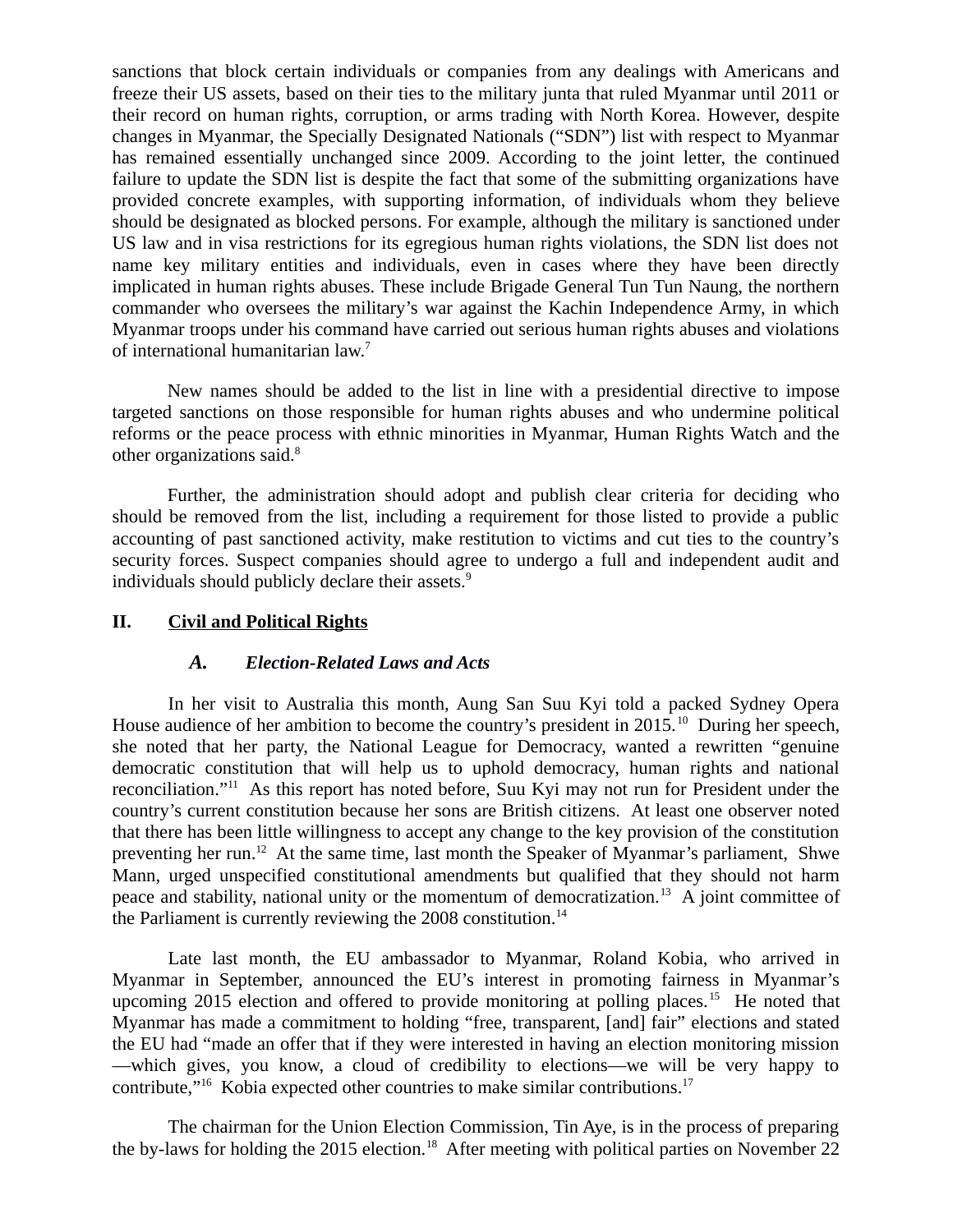to discuss strategic plans, he informed local reporters that elections will be held at the end of 2015.<sup>19</sup> The Commission's plans focus on remedying issues with the by-laws that affected previous elections in 2010 and 2012.<sup>20</sup> One step the Commission plans is reducing the registration fee from its current level of approximately \$518.<sup>21</sup>

### <span id="page-4-1"></span>*B. Press and Media Laws / Censorship*

Earlier this month, Myanmar's lower house of Parliament passed a new media bill.<sup>22</sup> The bill was drafted by the Interim Press Council—which is made up of journalists, trade unions, media owners and civil society stakeholders—although the Parliament made some amendments. The law has now been passed by both Myanmar's lower and upper houses of Parliament, and will now go before the bicameral assembly in Naypyidaw (and upon approval would eventually need to be presented to President Thein Sein).<sup>23</sup> However, journalist organizations were critical of another media law—the Ministry of Information's Printing and Publishing Enterprises Draft Law—which was released in March without consultations with the Interim Press Council.<sup>24</sup> Yet another law, not expected to be passed until at least 2015, would convert Myanmar Radio and Television (MRTV) to a public service outlet.

Myanmar Times journalist Myo Lwin discussed the changes to Myanmar's media landscape at an international journalism conference in India, noting "there's a freedom of press even though the government is still holding the registration [of publications.]"<sup>25</sup> Lwin also commented on the impact of social media and mentioned, "even though the number of those who are using the internet is maybe less than those who are reading the newspapers, I think social media has a lot of impact . . . . social media, especially Facebook, is very important for sharing stories with readers."<sup>26</sup>

Despite the newfound freedoms since 2012 to print without censorship, Myanmar's aspiring new daily newspapers have faced significant economic challenges in achieving viability.<sup>27</sup> The dailies face competition from state-run newspapers which sell at significantly lower prices, as well as the challenges of obtaining readership and advertising in an increasingly digital world that have plagued newspapers everywhere.<sup>28</sup> The economic challenges have been even greater for Myanmar's ethnic groups, for which publishers have found it difficult to profitably operate targeted publications.<sup>29</sup>

# <span id="page-4-0"></span>*C. Official Corruption*

Win Myint, the secretary of the Rule of Law Committee, announced in November that the Committee will present its proposal for an anti-corruption commission to the Myanmar Parliament for consideration during the Parliament's upcoming session.<sup>30</sup> The commission would be established pursuant to the anti-corruption law promulgated by the Myanmar Parliament  $31$  in August, 2013. The Rule of Law Committee, which was constituted in August 2012, has fifteen members and is chaired by Aung San Suu Kyi. The mission of the Committee is to remind, urge, and assist the government, judicial outfits, and public servants to operate in accordance with the law. $32$  Suu Kyi also announced that the Committee was in the process of establishing an organization to prevent bribery, which would supplement the anti-corruption law.<sup>33</sup>

The ninth annual South East Asia Parties Against Corruption ("SEA-PAC") meeting took place in mid-November in Vientiane. $34$  Myanmar signed a memorandum of understanding to enter SEA-PAC, bringing the coalition's membership to ten nations.<sup>35</sup> As a member of SEA-PAC, Myanmar will share in best practices for fighting corruption in the region. Aung San Win, the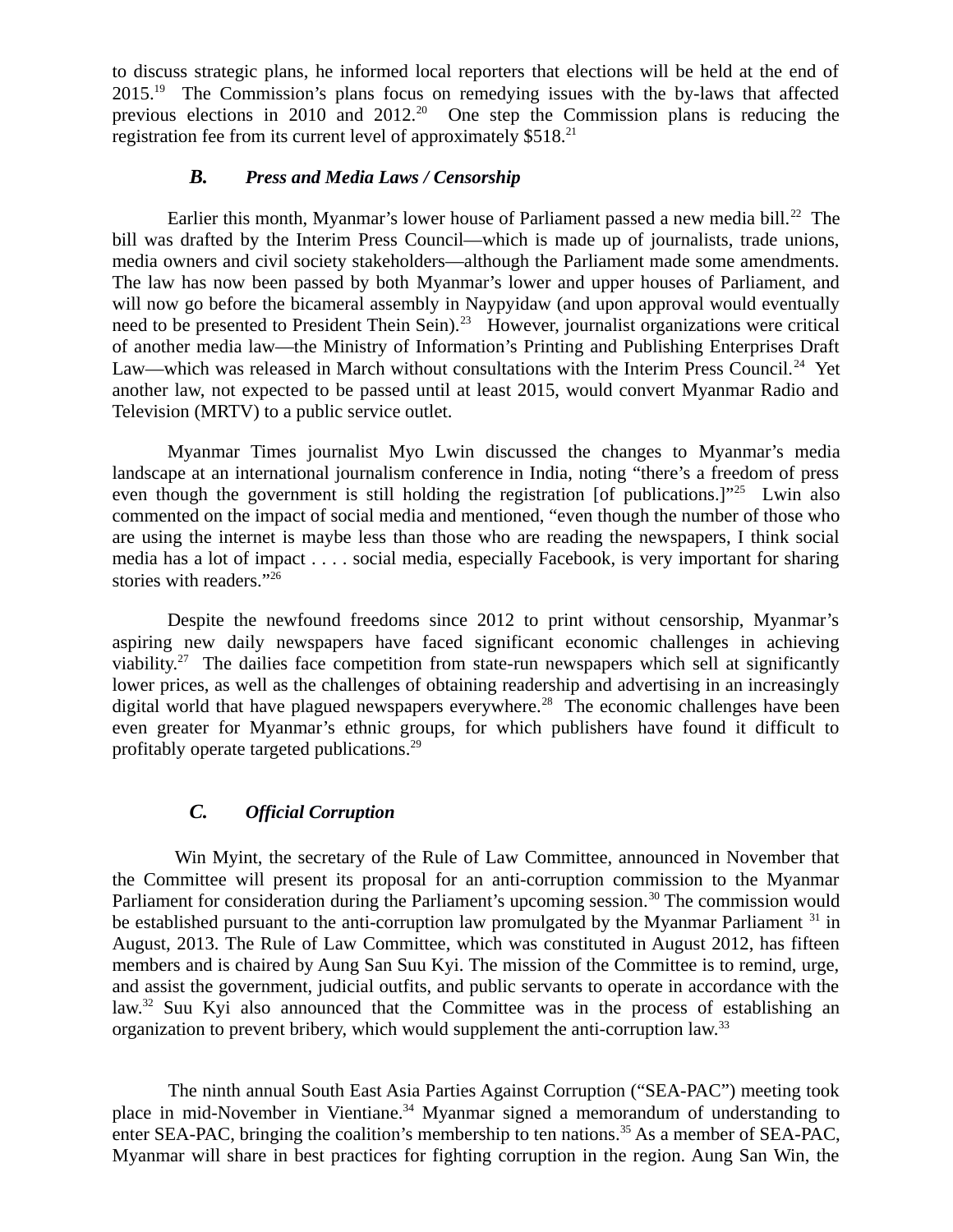Director General of Myanmar's Bureau of Special Investigation, claimed that tackling corruption was a priority task of the Thein Sein Government.<sup>36</sup>

#### <span id="page-5-2"></span>*D. Miscellaneous*

In late November, at least six activists were convicted for violating Article 18 of Myanmar's controversial Peaceful Assembly and Peaceful Processions Law.<sup>37</sup> Of those convicted, one activist received a prison sentence of nine months, while another received a prison sentence of six months; sentences for the other convicted activists have yet to be confirmed.<sup>38</sup> Charges against the activists included attempting to file a lawsuit against the grandson of retired junta chief Senior General Than Shwe, protesting the arrest of other activists and demonstrating against the Latpadaung copper mine project. $39$ 

The European Union has established in Myanmar an eighteen-month project to introduce best practices in community policing and crowd management as part of its support for the country's police reform.<sup>40</sup> Through its sponsorship of this project, the EU will look to improve the human rights record of the Myanmar police force in responding to demonstrations and violence. The project, which will initially be carried out in a pilot area of Mingala Taung Nyunt Township in Yangon, has already successfully trained 400 police officers in international best practices for crowd management.<sup>41</sup>

### <span id="page-5-1"></span>**III. Governance and Rule of Law**

The secretary of Rule of Law Committee, Win Myint, told Mizzima on November 20 that the Committee will begin observing and inspecting the offices and operations of Myanmar's police chief, general administration departments, and township police stations on the orders of President Thein Sein.

After inspecting several courtrooms across the country, the Committee discovered that the confessions of several alleged criminals had been extracted though torture and coercion. It will visit associated township police stations to make further investigations into these matters. Win Myint also reported that the Committee has uncovered several instances of dereliction of duty and faults in administrative machinery. "We have found several weaknesses in rule of law in administrative procedures, including drug trafficking and border disputes," he said. $42$ 

### <span id="page-5-0"></span>**IV. Political Prisoners**

Officials have said they have released 69 political prisoners on November 15, 2013. The move comes amid a visit by high-profile guests, including officials from the European Union as part of the EU-Myanmar Task Force. The release is part of President Thein Sein's promise to free all prisoners of conscience by the end of the year.<sup>43</sup>

The amnesty includes the prominent rights activist Naw Ohn Hla, sentenced recently to two years in prison for her role in protests over the controversial Latpadaung copper mine. Authorities also freed 12 ethnic Arakanese activists sentenced for organizing a peaceful protest against a Chinese energy pipeline, as well as nine people sentenced for staging a protest without a permit in violation of the public assembly law, and ethnic Shan and Kachin alleged to have contacts with rebel groups. Several other people released probably stretched the everyday definition of "political prisoner," including two grandsons of the former dictator Ne Win, as well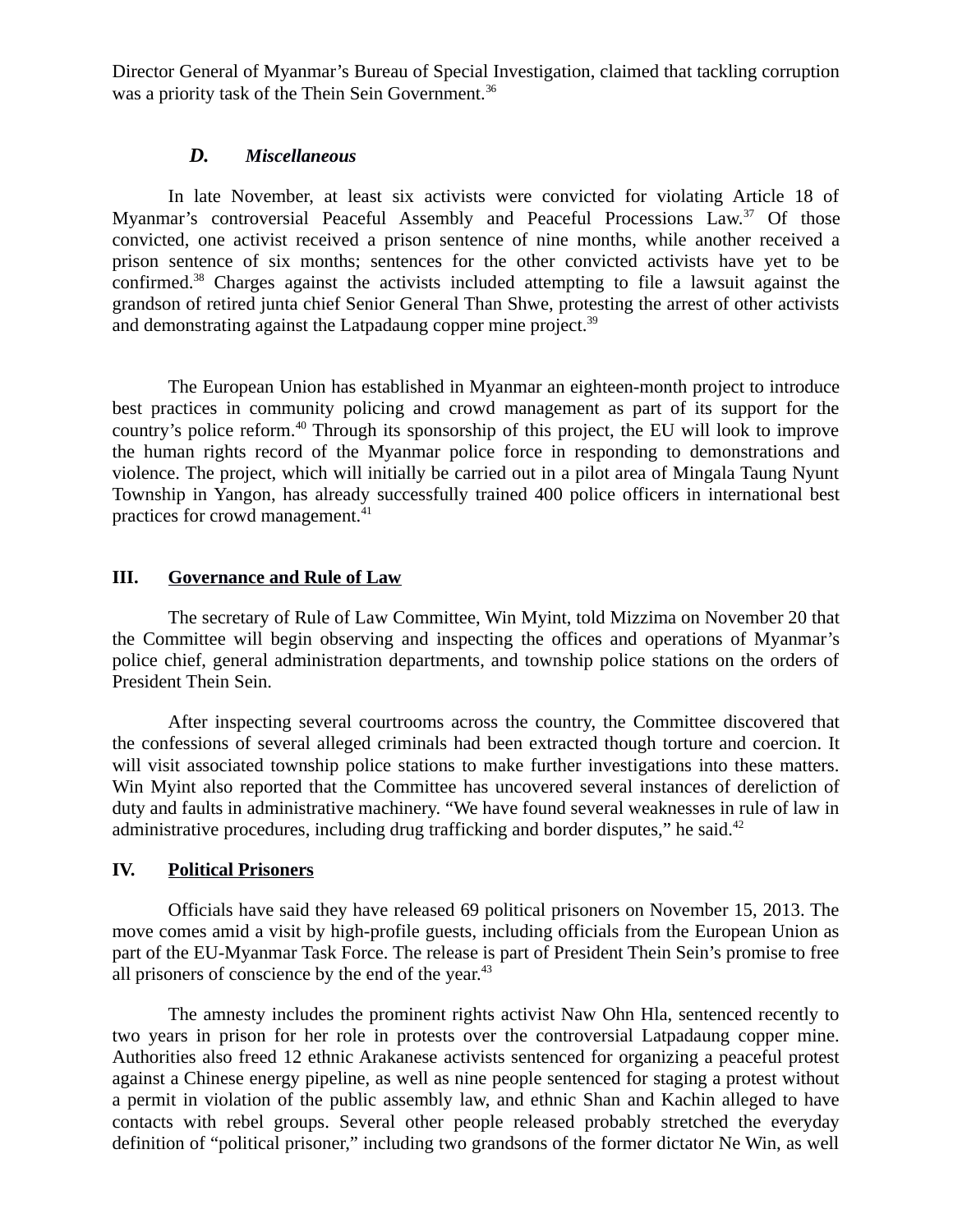as ethnic Arakanese who opposed the provision of international humanitarian assistance to the persecuted Rohingya Muslim minority.<sup>44</sup>

Per Human Rights Watch, an estimated 64 political prisoners remain and another 256 people are on trial for various alleged offenses related to land disputes, holding public assemblies and political organizing. The latest amnesty demonstrates the Government's prevailing tactic to stage public releases ahead of important events, such as high-level diplomatic visits. But it also indicates the Government's willingness to intervene to rectify blatantly egregious abuses of the legal system by local authorities by showing clemency to peaceful protesters.<sup>45</sup>

On the heels of the release, state-run media reported that the Committee for Scrutinizing Remaining Prisoners of Conscience is to submit a list recommending the release of another 82 political prisoners and charges dropped against more than 200 persons who were detained under Section 18 of the Peaceful Assembly and Peaceful Procession Law.<sup>46</sup>

Human Rights Watch now urges the Myanmar government to take its reform efforts to another level. President Thein Sein and his Government should be pressing for genuine reform of the country's legal system, starting with the repeal of the raft of abusive laws still on the books. They also should ensure that planned new laws such as the one on freedom of association are in line with international human rights standards.<sup>47</sup>

### **V. Economic Development**

### <span id="page-6-1"></span><span id="page-6-0"></span>*A. Developments in the Legal Framework of Economic Development*

The Government has pledged to overhaul its 100-year-old Myanmar Companies Act in an effort to improve the country's business regulations and make it easier to do business in the country.<sup>48</sup> The pledge is, in part, a response to a recently issued report by the World Bank and the International Finance Corporation ("IFC") called "Doing Business 2014: Understanding Regulations for Small and Medium-Size Enterprises." It was the first time Myanmar had been included in this report, which is issued annually and ranks 189 countries in 10 different categories that measure the ease of doing business in that country. Myanmar ranked 182 overall, behind Zimbabwe and just in front of the Republic of Congo.<sup>49</sup> In a press release issued to coincide with the report, World Bank Myanmar country manager Kanthan Shankar indicated that "there is considerable scope for reform, and efforts are underway to improve the country's business regulations. By removing bottlenecks to firm creation and growth, governments can signal the emergence of a more business friendly environment, as has already been done in a large number of economies in the region."<sup>50</sup>

Reasons for Myanmar's poor ranking in the World bank's report included, among others, a lengthy registration process of 72 days; outdated laws and bureaucratic practices; an average of 11 different registration processes; and relatively high minimum capital required to register a business.<sup>51</sup> In addition, it is difficult to enforce contracts, with a dispute taking an average 1,160 days, or more than three years, to settle.<sup>52</sup> According to Than Maung, senior associate and advocate at law firm Kelvin Chia Yangon, the legal process is hindered by outdated legislation, but the laws themselves are only part of the problem. He pointed out that most businesses in Myanmar do not use written contracts and rely instead on "gentleman's" contracts. When these businesses encounter foreign businesses increasingly, Myanmar is not in a position to understand or enforce the existing laws.<sup>53</sup> But Than Lwin, an economist and former deputy governor of the Central Bank of Myanmar, said that the ranking systems issued by international finance institutions do not offer an accurate depiction of one country's development or potential future progress.<sup>54</sup> He told the Myanmar Times that he was not concerned with the ranking because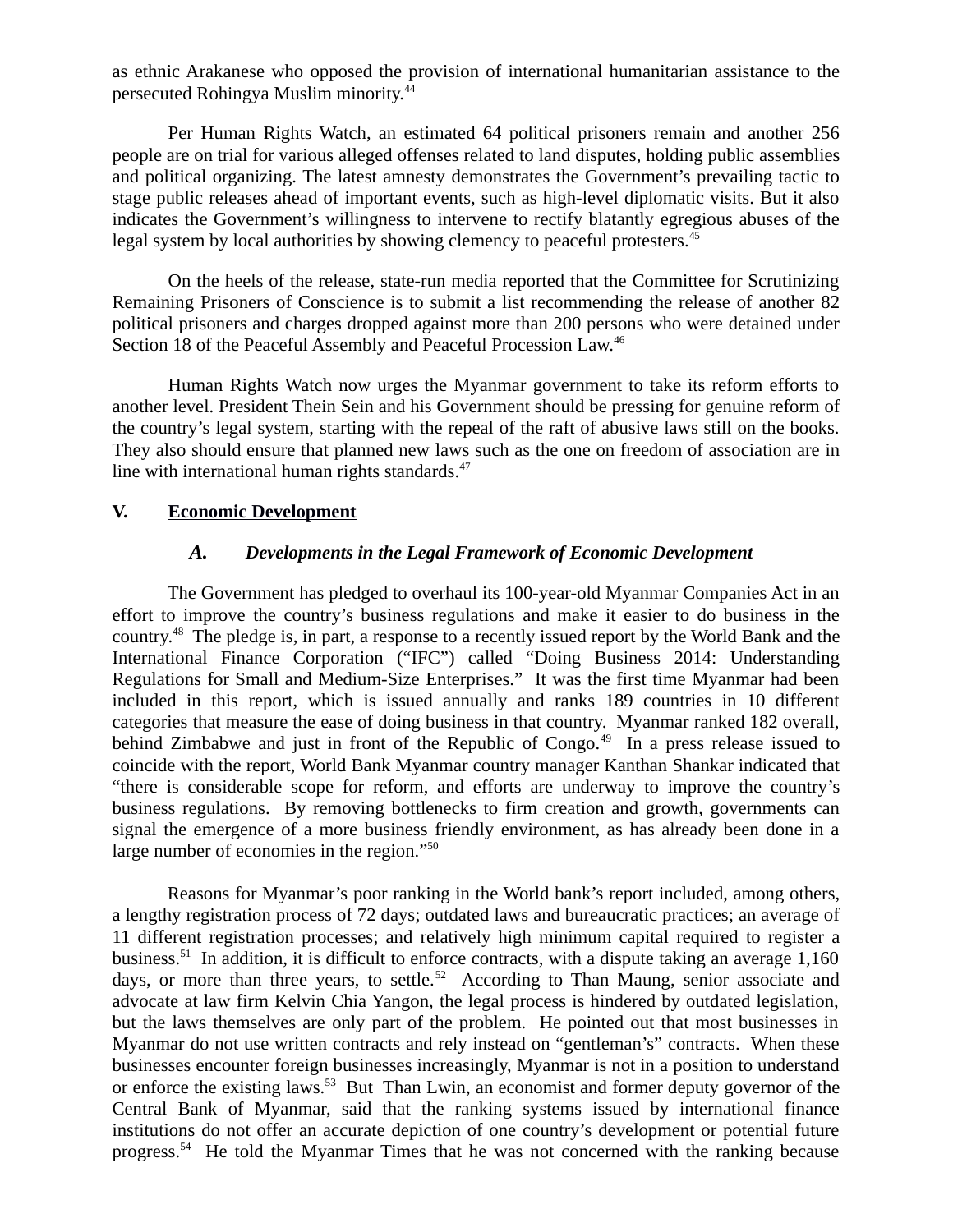Myanmar was just starting up and is in a time of learning.<sup>55</sup> Likewise, Aung Naing Oo, Director General for Directorate of Investment and Company Administration, said that he expects the country's global ranking to quickly improve. "Myanmar has never been included in this kind of assessment. This is first time, so now we can review ourselves based on what we need to improve through these guidelines."<sup>56</sup>

As conveyed in our previous reports, the Myanmar government has enacted wide-ranging reforms meant to improve the transparency of the country's finances. It is now expected to launch a drive aimed at bringing businesses into the mainstream economy.<sup>57</sup> The Myanmar government will be looking to draw more enterprises into the official economy, allocate payments efficiently and transparently, and boost tax collection.<sup>58</sup> According to The Heritage Foundation, a conservative think tank, Myanmar has one of the lowest tax-to-GDP ratios in the world, at around 5%, far below its ASEAN peers, where this figure averages 15%.<sup>59</sup> However, experts agree that with business dealings largely cash-based, unbanked and untaxed, the size of the economy can never be more than an educated guess.<sup>60</sup> The Government will be hoping that as Myanmar's commercial environment increases in transparency, more local businesses will be encouraged to participate in the country's development, buoyed by rising foreign investment and international trade.<sup>61</sup>

## <span id="page-7-0"></span>*B. Developments in Foreign Investment and Economic Development Projects*

The World Bank announced that the Myanmar economy is set to grow an estimated 6.8 percent next year, placing it among Southeast Asia's fastest growing economies.<sup>62</sup> Khwima Nthara, the Bank's senior country economist told Reuters that this growth "is very much attributable to the new wave of [government] reforms."<sup>63</sup> Expansion is expected to be driven by energy and commodities exports, foreign investment, services and construction.<sup>64</sup> Growth would exceed the 6.5 percent achieved in the fiscal year that ended on March  $31.^{65}$ 

The World Bank also reported in November that foreign direct investment in Myanmar had risen to \$2.7 billion in 2012/13, up from \$1.9 billion in 2011/12.<sup>66</sup> Most of the investment went into the country's energy, garment, information technology and food and beverages sectors.<sup>67</sup> Myanmar's investment commission has indicated that \$54 million of foreign investment flowed in during the month of September, mostly destined for the manufacturing, agriculture, mining, and hotels and tourism sectors that are expected to drive future growth.<sup>68</sup> Inflation is a worrying trend, however, and rose to 7.3 percent in August, fuelled by higher costs for housing and food, particularly rice. $69$  Rice prices rose in tandem with exports, which squeezed local supplies, but the Government plans to release domestic stocks to tackle the problem. $^{70}$ 

At a November press conference in Yangon, Tin Naing Tun, the Director General of Myanmar's Department of Civil Aviation ("DCA"), announced that Myanmar has decided to "call for private sector investment in local airports."<sup>71</sup> He noted that the Myanmar Government spends about \$12 million annually running all 69 of its airports, and the budget constraint does not allow facilities to be maintained properly, nor skilled staff to be taken on to improve the airports.<sup>72</sup> The Government plans to invite local private firms to upgrade and run 32 of the 69 airports across Myanmar "with intent to improve the service as well as the image of the airports."<sup>73</sup> This is in addition to the foreign investment in Myanmar's airports that is already committed. For instance, Akihito Sanjo, a Yangon-based representative of Japan's International Cooperation Agency said that the agency has provided a grant to install safety equipment at some airports, with Japan's Sumitomo Corp picked as the prime contractor.<sup>74</sup> Sanjo met the DCA in November to launch the program at international terminals in Yangon and Mandalay.<sup>75</sup> Likewise,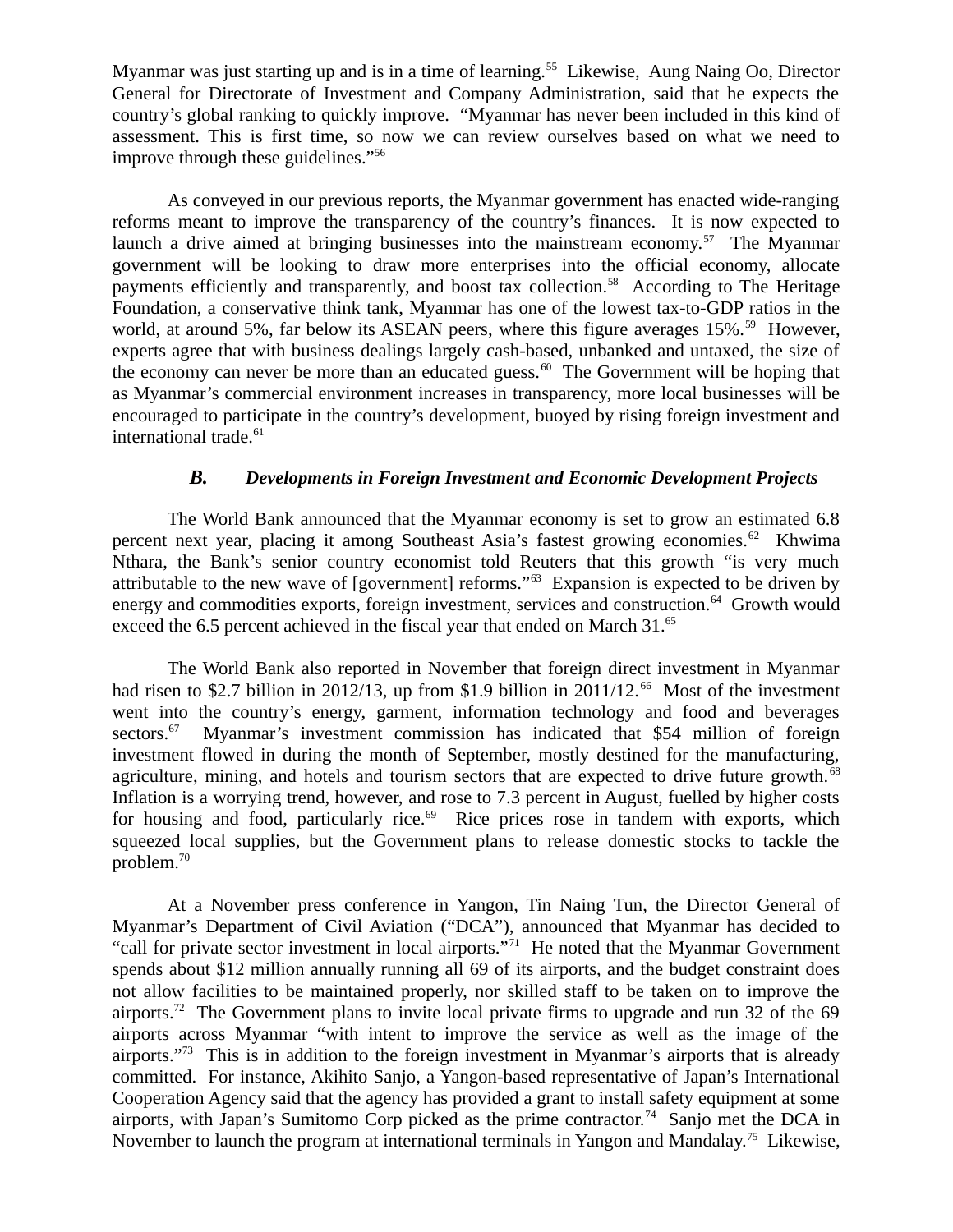a Japanese consortium led by Mitsubishi Corp has agreed to revamp the airport in Mandalay, and the Myanmar government has awarded a contract to build a \$1.5-billion international airport to service Yangon at Hanthawaddy to a consortium headed by South Korea's state-run Incheon International Airport Corp.<sup>76</sup> Finally, a \$150-million contract to upgrade Yangon airport was recently awarded to a consortium led by an affiliate of Asia World, a conglomerate run by Tun Myint Naing, also known as Steven Law, the son of the late Lo Hsing Han.<sup>77</sup>

Foreign investment is also being sought for the upgrade of Yangon Central Railway Station. According to the Ministry of Rail Transportation, Myanmar will also soon invite tenders from foreign companies for an upgrade to the station that will include construction of world-class apartments and public services at the station, as well as improvements to the railway system itself.<sup>78</sup> Although local companies have also submitted proposals for the project, the Ministry said it would only choose foreign companies for the upgrade, which can provide accountability.<sup>79</sup> Win Naung, an official from the Ministry, said that proposals have already been made by two companies from each of Japan and Singapore.<sup>80</sup> Myanmar and Japan are also cooperating on the planned upgrade of the Yangon-Bago railroad.<sup>81</sup>

Myanmar has also turned to foreign energy companies to help it exploit its vast untapped natural gas reserves offshore and onshore energy wealth. According to the Irrawaddy, North Petro-Chem Corporation (Myanmar) Ltd. gave a presentation at a recent conference attended by the 61 local and international firms prequalified to bid for blocks in Myanmar. $82$  The 18 onshore blocks will be awarded to the highest bidders before the end of the year, while bidding for the 30 offshore blocks will end soon, and licenses are set to be awarded early next year.<sup>83</sup> Among those allowed to bid for the offshore blocks are Total SA, Chevron Corporation, Exxon Mobil Corporation and Statoil ASA, along with Chinese, Japanese and Korean companies.<sup>84</sup> According to Platts, an information provider in the energy industry, bidders are allowed to submit a maximum of three bids each and the blocks will be awarded under a production sharing contract regime, although foreign companies could be offered full ownership of some of the deepwater blocks. $85$  For the shallow water blocks, companies have to team up with at least one Myanmar-owned company, but they are expected to invest without local participation in the deepwater blocks.<sup>86</sup> According to a document on the Myanmar Ministry of Energy's website, as of November 28, Myanmar had received bids for these blocks from 30 companies.<sup>87</sup>

As described in our October report, Mitsubishi Corp., Sumitomo Corp. and Marubeni Corp have agreed to form a venture with Myanmar to build an industrial hub, called Thiwala, in Yangon. In early November, this consortium of Japanese companies started to fill in the details of the massive 6,000-acre Thilawa Special Economic Zone infrastructure project.<sup>88</sup> An additional joint venture between Myanmar and Japan was formed in early November to begin development of a 1,000-acre industrial estate near Yangon which is part of the Thiwala project.<sup>89</sup> The new JV will develop roads, sewage systems, waterworks and power distribution networks in a huge expanse of pasture, for a cost of  $\frac{1}{4}$  billion (about \$170 million).<sup>90</sup> The construction will begin by the end of the year and is slated for completion by 2015.  $91$  Toru Kabeya, infrastructure project manager at Marubeni, said that the lots are initially targeted at light-industry manufacturers, such as shoe- and clothing makers for exports to China, Japan and other Asian markets. $92$  In the future, the industrial estate is expected to attract car and motorcycle makers, as domestic demand starts growing with a rise in per-capita income. Obstacles still remain, however, as Myanmar's government has yet to reach an agreement with local communities over compensation for taking farmland.<sup>93</sup> Providing power, water and transport access to the Special Economic Zone is also an urgent task, which Japan has pledged to undertake with aid programs.<sup>94</sup>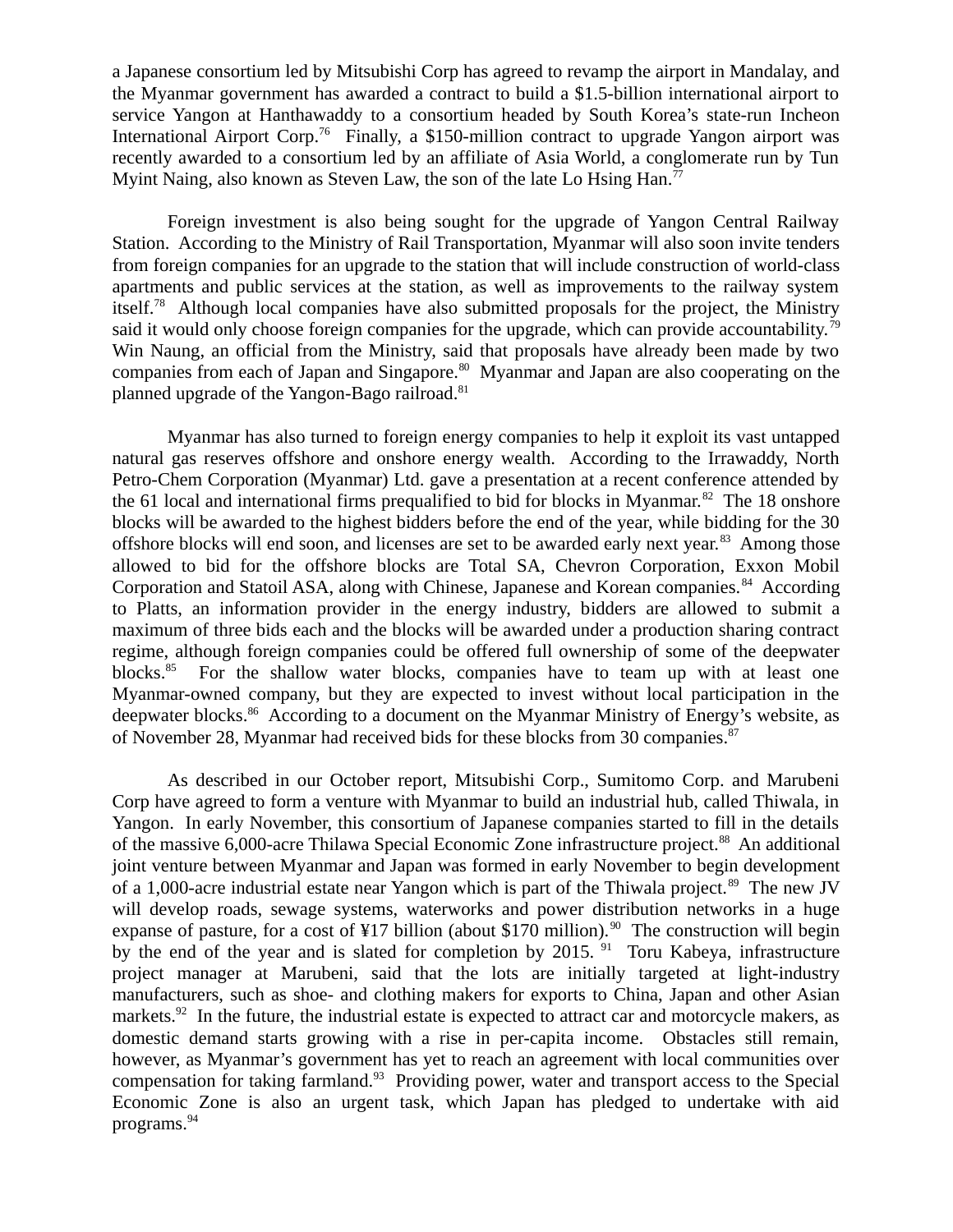On November 21, 2013, Myanmar took control of its Dawei industrial complex from the Thai company Italian Thai Development ("ITD") due to ITD's failure to attract investors to the multi-billion dollar project.<sup>95</sup> According to two sources involved in the Dawei Special Economic Zone ("SEZ"), plans for Dawei have been overhauled to inject foreign capital and expertise to revive the "ambitious" industrial zone, which is a 250 sq km (100 sq mile) deep-sea port, petrochemical and heavy industry hub on the peninsula separating the Pacific and Indian Oceans.<sup>96</sup> The planned complex, which will include a steel mill, refinery and power plant, will be linked by highway to Bangkok and Thailand's eastern seaboard industrial zone. The project's ousted leader, ITD, and the firms it had agreed to contract with, have been told to cease activities at Dawei until due diligence by international auditors, meant to create "better modality," can be completed.<sup>97</sup>

The US is also looking toward Myanmar for investment and trade. The American Chamber of Commerce launched its Myanmar chapter in Yangon at the end of October.<sup>98</sup> Derek Mitchell, the US ambassador to Myanmar, said that he looked "forward to a strong partnership with [Myanmar]."<sup>99</sup> He also noted that the easing of economic sanctions meant that the US government could encourage US businesses to invest and trade in Myanmar.<sup>100</sup> One of the chapter's first goals will be advocacy in support of a Chamber of Commerce law, which would allow the chapter to become an independent American Chamber of Commerce in Myanmar. <sup>101</sup> While some US conglomerates have invested in Myanmar, overall US investment remains low compared to other Western countries, according to the Myanmar Investment Commission.<sup>102</sup> Easing of sanctions on Myanmar by the US has opened the door to possibilities for engagement by US businesses to support the development and growth of Myanmar's economy.<sup>103</sup>

### <span id="page-9-0"></span>*C. Land Seizures*

The Farmland Investigation Commission is beginning investigations into purported land seizures, according to leader of the Yangon Division Land Seizures Inquiry Commission Aung Thein Lin.<sup>104</sup> The scope of the investigations will reach beyond farmlands to include residential properties and mines, according to sub-commission members Min Thu and Hla Swe.<sup>105</sup> Aung Thein Lin's Yangon Division Land Seizures Inquiry Commission has already investigated 5,441 land seizure cases since its formation over one year  $a\text{g}o$ .<sup>106</sup>

Farmers from Pyin Oo Lwin township, Mandalay Region, have submitted a claim as part of their campaign to recover more than 10,000 acres of farmland seized by the Department of Military Science and Technology Research more than a decade ago.<sup>107</sup> The claim asserts that the military seized the land from eight villages in the township, without compensation, for the purposes of a military science research project.<sup>108</sup> Htwe Htwe Yi, from one of the affected villages, insists the military was already instructed to return seized lands, but has yet to do so.<sup>109</sup> According to Chief Minister Ye Myint, the regional government is investigating the claim and will negotiate with the military. $110$ 

Meanwhile, villagers from Dawei Township have complained about numerous land seizures accompanying a rapid influx of companies into the region, following a ceasefire agreement in January  $2012$ <sup>111</sup> These companies include mining firms as well as the Union of Myanmar Economic Holdings Ltd., a military-run company.<sup>112</sup> Villagers also claim that use of the land for mining is causing additional problems including pollution, sickness, and damage to wildlife.<sup>113</sup> The claims could cause some concern over the continuity of the ceasefire.<sup>114</sup>

The Latpadaung copper mine continued to be a source of conflict this month. Police clashed with protestors and reportedly opened fire on the crowd of about 200, injuring seven.<sup>115</sup> It was unclear whether police used rubber bullets or live ammunition, and the Ministry of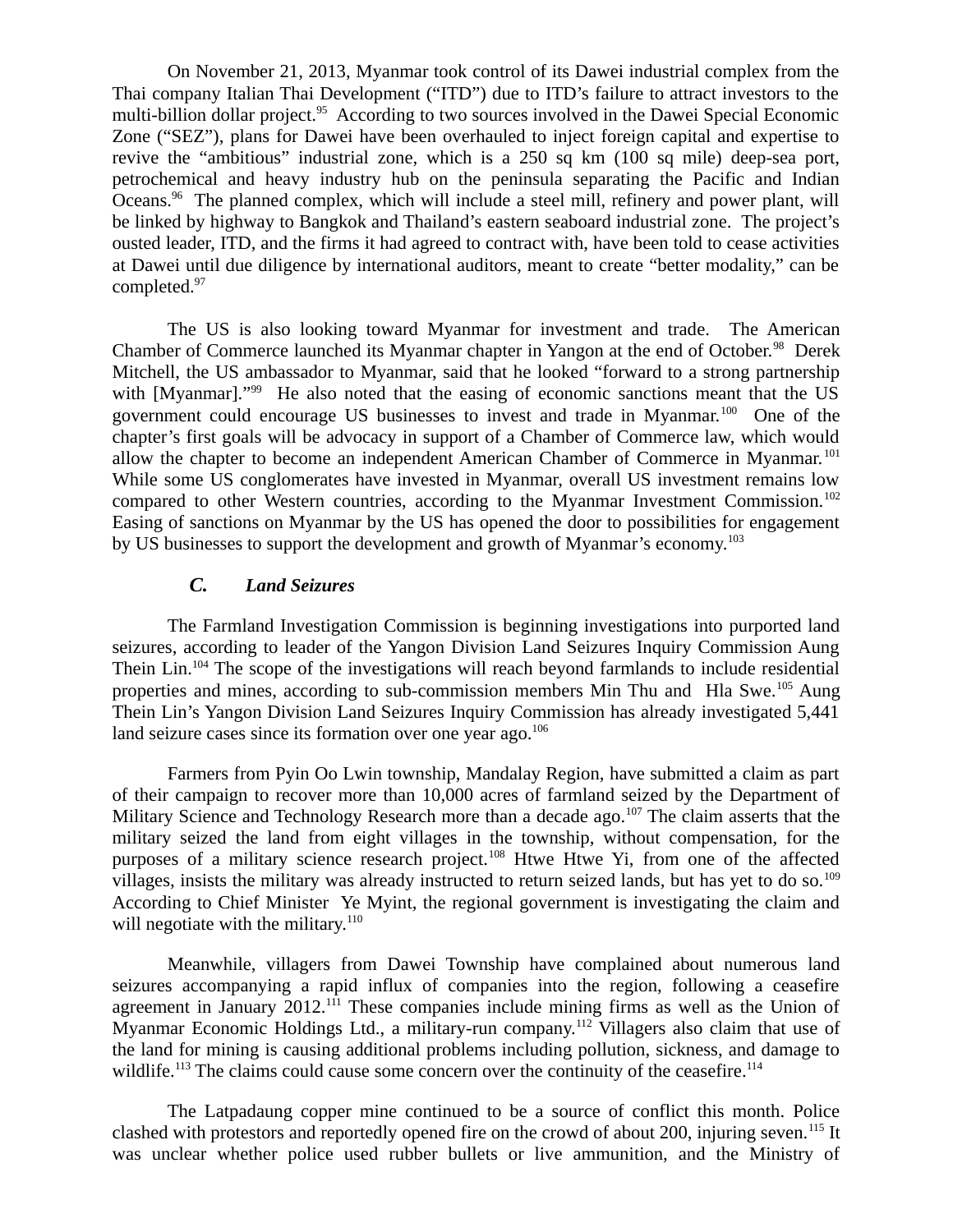Information's official account is that protestors attacked police first using stones and slingshots, injuring nine.<sup>116</sup> According to villager Pho La Pyae, the catalyst for the skirmish was a blocked attempt by a police car to enter Moegyo Phin (North) village, located near the mine, and the subsequent return of a 17-vehicle police convoy.<sup>117</sup> He also said two people had been seriously injured by gunshot wounds to the upper body.<sup>118</sup> Villagers continue to reject what they believe are unfair compensation offers for seized farmland.<sup>119</sup> The mine project is owned by a Chinese mining company and the previously-mentioned Union of Myanmar Economic Holdings Ltd.<sup>120</sup>

Activist Htin Kyaw, already convicted for his protesting activities, received another nine months of jail time, three of which come as a result of his protest against the Latpadaung mine.<sup>121</sup> The remainder relate to several protests against Section 18 of the Peaceful Assembly and Peaceful Procession Law, under which he is charged.<sup>122</sup>

### **VI. Ethnic Violence**

### <span id="page-10-2"></span><span id="page-10-1"></span>*A. Peace Talks*

In early November, Government negotiators met with ethnic armed organizations in Myitkyina Township in Kachin State and shared the Government's draft of a nationwide ceasefire agreement.<sup>123</sup> According to rebel leaders, the draft was less favorable to their side than regional level discussions had been. <sup>124</sup> Some ethnic minority groups, including the New Mon State Party and Ta'ang National Liberation Army (TNLA) openly rejected the Government's draft because it called for armed rebel groups to disarm.<sup>125</sup> The TNLA, like the Kachin Independence Army (KIA), has been actively engaged in skirmishes with the Myanmar army, and the TNLA and KIA are the last remaining major armed groups that have not signed a preliminary ceasefire with the Government.<sup>126</sup> Ethnic groups are demanding that the Myanmar army be a federalist army, meaning that ethnic armed groups would be integrated into the national army and would also retain autonomy in their respective regions, and that senior ethnic militia leaders be integrated into the army hierarchy.<sup>127</sup> Government negotiators have balked at the demand for a federalist army, and insist that the nation can only have one army.<sup>128</sup>

Several weeks following the Myitkyina summit, representatives of various political parties met with ethnic armed organizations at a conference hosted by the Myanmar Peace Center (MPC) in Chiang Mai, Thailand. The MPC invited the ruling Union Solidarity Development Party, but the party did not send a representative to the talks.<sup>129</sup> The Nationwide Ceasefire Coordination Team (NCCT), a new organization formed during a peace conference among rebel groups in Laiza in October, plans to send its draft of the nationwide ceasefire to the Government following the Chiang Mai meeting.<sup>130</sup> The NCCT is scheduled to meet with the Government's Union Peacemaking Work Committee in December 2013 or January 2014 in Pa'an, Karen State.<sup>131</sup>

Some observers have questioned the means and motivation of the Government's peace negotiations. The Government's chief peace negotiator has reportedly given permits exempting imported cars from taxes to ethnic rebel leaders that have signed preliminary ceasefires.<sup>132</sup> Civilians have not been so enriched. To the contrary, ethnic Karen claim that rapid harmful economic development and land grabs have increased since Karen leaders signed a preliminary ceasefire with the Government.<sup>133</sup>

### <span id="page-10-0"></span>*B. Kachin*

Following a raid by the Myanmar army on Kachin territory in October, Government forces and the KIA continued serious fighting in November, with tragic consequences for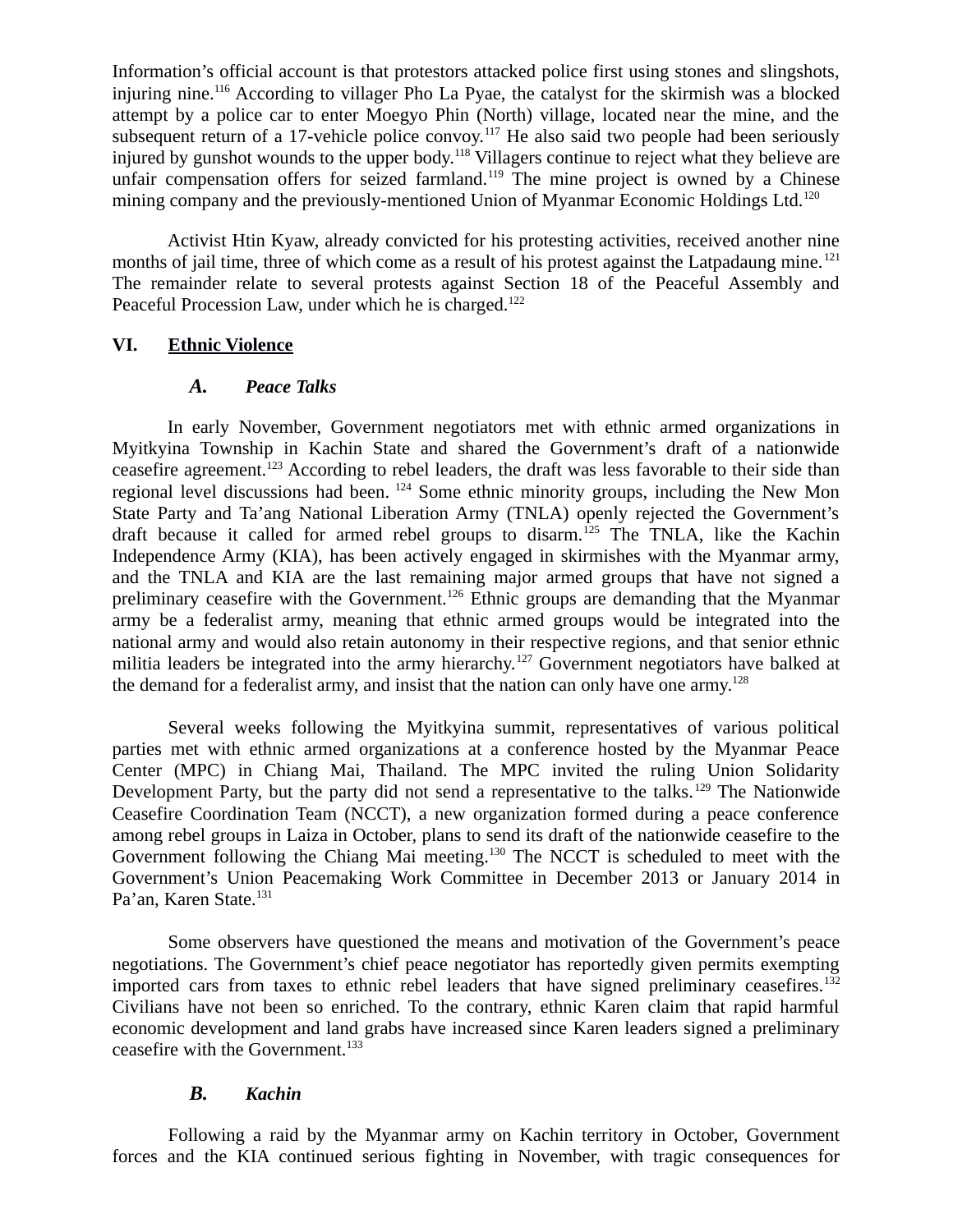civilians. On November 7, skirmishes broke out in Kaung Lwin Village after the Government demanded that KIA troops move out of the village. An eight year old girl was killed.<sup>134</sup> On November 16, clashes between the Government and KIA in Nam Lim Pa in Mansi Township displaced approximately 2,000 villagers.<sup>135</sup> Government forces briefly detained 300 teachers and students at a school in Nam Lim Pa.<sup>136</sup> According to a KIA spokesperson, the Myanmar army forced four students to stand in front of government troops to serve as human shields.<sup>137</sup> Villagers fled when government troops entered the village firing their weapons.<sup>138</sup> The villagers, many of whom had previously come to Nam Lim Pa after fleeing other dangerous villages, escaped into the surrounding forest and walked for a day or two to a nearby town.<sup>139</sup> According to aid groups, the displaced people are suffering from lack of shelter, warm clothing and food.<sup>140</sup> In all, an estimated 3,000 refugees in Kachin State face food shortages.<sup>141</sup> The U.N. called for an immediate cessation of hostilities, <sup>142</sup> and the Kachin Independence Organization (KIO) ordered the KIA not to fire at Government troops.<sup>143</sup> Despite the KIO order, the KIA fought again with the Myanmar army on November 21 in Nantlinpa village.<sup>144</sup>

### <span id="page-11-0"></span>*C. Violence Against Muslims*

On November 17, police in Yangon arrested three Buddhist men from Rakhine State who police said planned to bomb mosques in the city.<sup>145</sup> The bombings marked a departure from the typical pattern of religious violence between Buddhists and Muslims, which has generally taken the form of communal mob violence confined within the borders of Rakhine State. The thwarted bombings came on the heels of a series of apparently unrelated bombings in Yangon and across the country in October that police said splinter elements of the Karen National Union set off.<sup>146</sup>

On November 2, three Rohingya Muslim men attacked a group of Arakanese Buddhist women with spears in Pauktaw Township in Rakhine State, in an apparent retaliation following the discovery of a Muslim man's dead body. The men stabbed and killed one woman and seriously injured another.<sup>147</sup> In a related incident, local police shot into a crowd of Rohingya gathered outside a local mosque for the funeral of the Muslim man to disperse the crowd. According to the Rakhine State Attorney General, the police injured one Rohingya in the incident, but according to a Rohingya activist, the police killed two Rohingya.<sup>148</sup>

Human rights groups charge that Rohingya people have been disproportionately punished following communal violence. According to the Associated Press, for every Buddhist convicted for recent mob violence in Rakhine State, four Rohingya are sent to prison.<sup>149</sup> Prison wardens and Buddhist prisoners reportedly beat and torture jailed Rohingya.<sup>150</sup>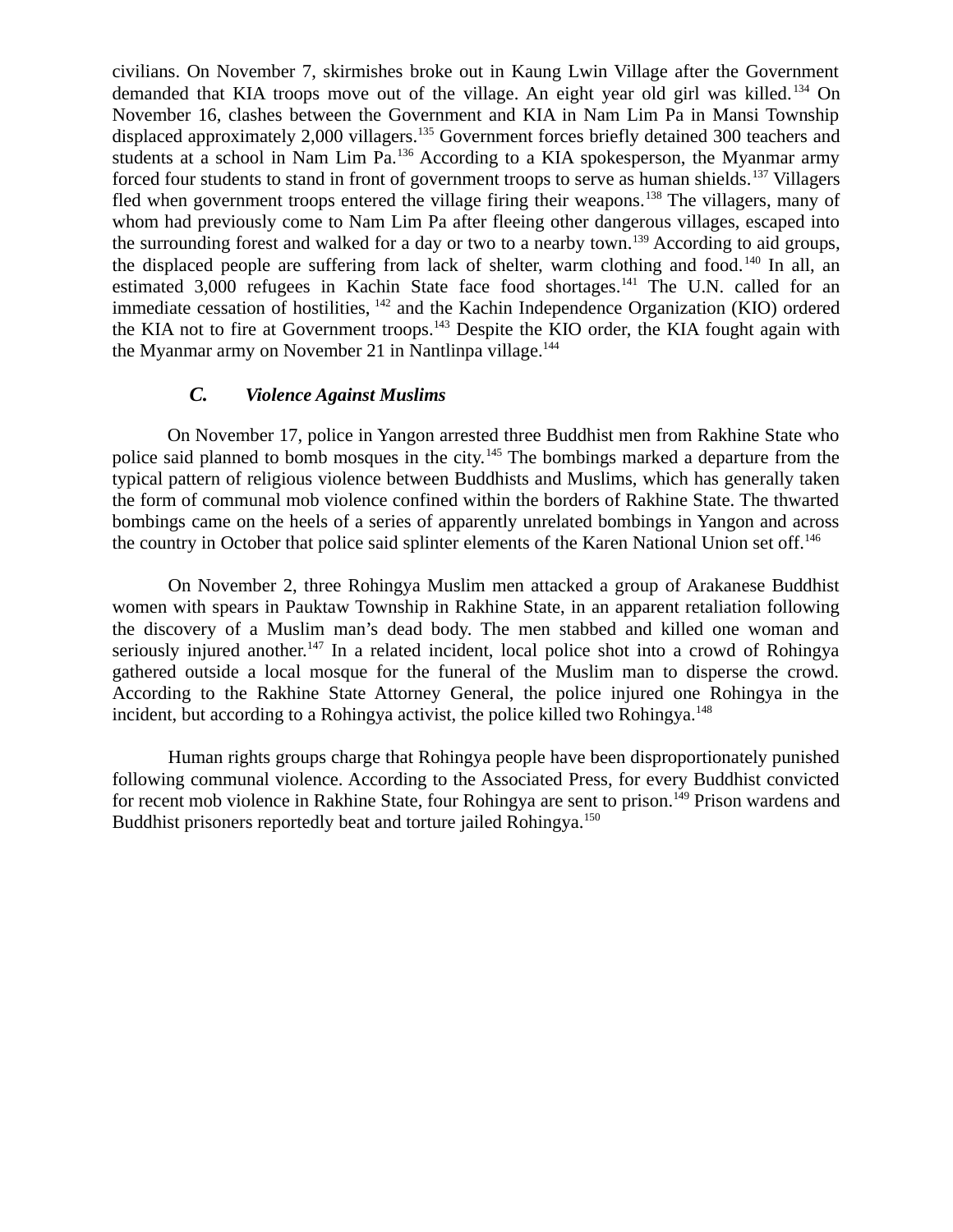|             | Europa.eu Press Releases Database, November 11, 2013: http://europa.eu/rapid/press-release IP-13-1062 en.htm                                                                    |
|-------------|---------------------------------------------------------------------------------------------------------------------------------------------------------------------------------|
|             | Id.                                                                                                                                                                             |
|             | Mizzima, November 16, 2013:                                                                                                                                                     |
|             | http://www.mizzima.com/mizzima-news/myanmar/item/10581-myanmar-eu-sign-package-of-accords-on-cooperation                                                                        |
|             | Europa.eu Press Releases Database, November 11, 2013: http://europa.eu/rapid/press-release IP-13-1062 en.htm                                                                    |
|             | European Voice, November 21, 2013:                                                                                                                                              |
|             | http://www.europeanvoice.com/article/imported/90m-a-year-support-for-myanmar/78780.aspx                                                                                         |
|             | Human Rights Watch, November 15, 2013: http://www.hrw.org/node/120319                                                                                                           |
|             | Id.                                                                                                                                                                             |
|             | Id.                                                                                                                                                                             |
|             | Id.                                                                                                                                                                             |
|             | The Sydney Morning Herald, November 27, 2013: http://www.smh.com.au/nsw/myanmar-democracy-leader-aung-sa                                                                        |
|             | n-suu-kyi-speaks-to-a-packed-sydney-opera-house-20131127-2yamn.html                                                                                                             |
|             | The Sydney Morning Herald, November 27, 2013: http://www.smh.com.au/nsw/myanmar-democracy-leader-aung-sa<br>n-suu-kyi-speaks-to-a-packed-sydney-opera-house-20131127-2yamn.html |
|             | Irrawaddy, November 26, 2013: http://www.irrawaddy.org/commentary/suu-kyi-fighting-losing-battle.html.                                                                          |
|             | The Global Times, November 26, 2013: http://www.globaltimes.cn/content/827707.shtml                                                                                             |
|             | Id.                                                                                                                                                                             |
|             | The Irrawaddy, October 30, 2013: http://www.irrawaddy.org/eu/eu-offers-send-monitors-burmas-2015-election.html                                                                  |
|             | Id.                                                                                                                                                                             |
|             | Id.                                                                                                                                                                             |
|             | Eleven Myanmar, November 24, 2013: http://elevenmyanmar.com/politics/4189-myanmar-to-hold-general-election-1                                                                    |
| ate-2015    |                                                                                                                                                                                 |
|             | Id.                                                                                                                                                                             |
|             | Id.                                                                                                                                                                             |
|             | Id.                                                                                                                                                                             |
|             | Democratic Voice of Burma, November 5, 2013: http://www.dvb.no/news/burmas-lower-house-passes-media-bill-bur                                                                    |
|             | ma-myanmar/34138                                                                                                                                                                |
|             | Id.                                                                                                                                                                             |
|             | Karen News, November 23, 2013: http://karennews.org/2013/11/ifj-calls-for-journalists-inclusion-in-burmas-media-r                                                               |
| eform.html/ |                                                                                                                                                                                 |
|             | Australia Network News, November 20, 2013: http://www.abc.net.au/news/2013-11-20/an-myanmar27s-changing-m                                                                       |
|             | edia-landscape/5106012                                                                                                                                                          |
|             | Id.                                                                                                                                                                             |
|             | New York Times, November 26, 2013: http://www.nytimes.com/2013/11/26/business/international/in-myanmar-newl<br>$y$ -free-media-struggle-to-profit.html? $r=0$ .                 |
|             | Id.                                                                                                                                                                             |
|             | Irrawaddy, October 31, 2013: http://www.irrawaddy.org/media/reforms-ethnic-media-emerge-burma-challenges-rem                                                                    |
| ain.html    |                                                                                                                                                                                 |
|             | Mizzima, November 25: http://www.mizzima.com/mizzima-news/myanmar/item/10650-anti-corruption-commission-                                                                        |
|             | to-be-proposed-to-parliament                                                                                                                                                    |
|             |                                                                                                                                                                                 |
|             | Mizzima, November 21, 2013:                                                                                                                                                     |
|             | http://www.mizzima.com/mizzima-news/myanmar/item/10625-rule-of-law-committee-to-inspect-police-chiefs-administrative-d                                                          |
| epartments  |                                                                                                                                                                                 |
|             | Id.                                                                                                                                                                             |
|             | The Jakarta Post, November 15, 2013: http://www.thejakartapost.com/news/2013/11/15/regional-anti-corruption-mee                                                                 |
|             | ting-kicks.html                                                                                                                                                                 |
|             | Id.                                                                                                                                                                             |
|             | Id.                                                                                                                                                                             |
|             | Democratic Voice of Burma, December 2, 2013: http://www.dvb.no/news/six-activists-convicted-under-article-18-bur                                                                |
|             | ma-myanmar/34855                                                                                                                                                                |
|             | Id.                                                                                                                                                                             |
|             | Id.                                                                                                                                                                             |
|             | Mizzima, November 30, 2013: http://www.mizzima.com/mizzima-news/myanmar/item/10684-eu-supports-police-ref                                                                       |
|             | orm-in-myanmar                                                                                                                                                                  |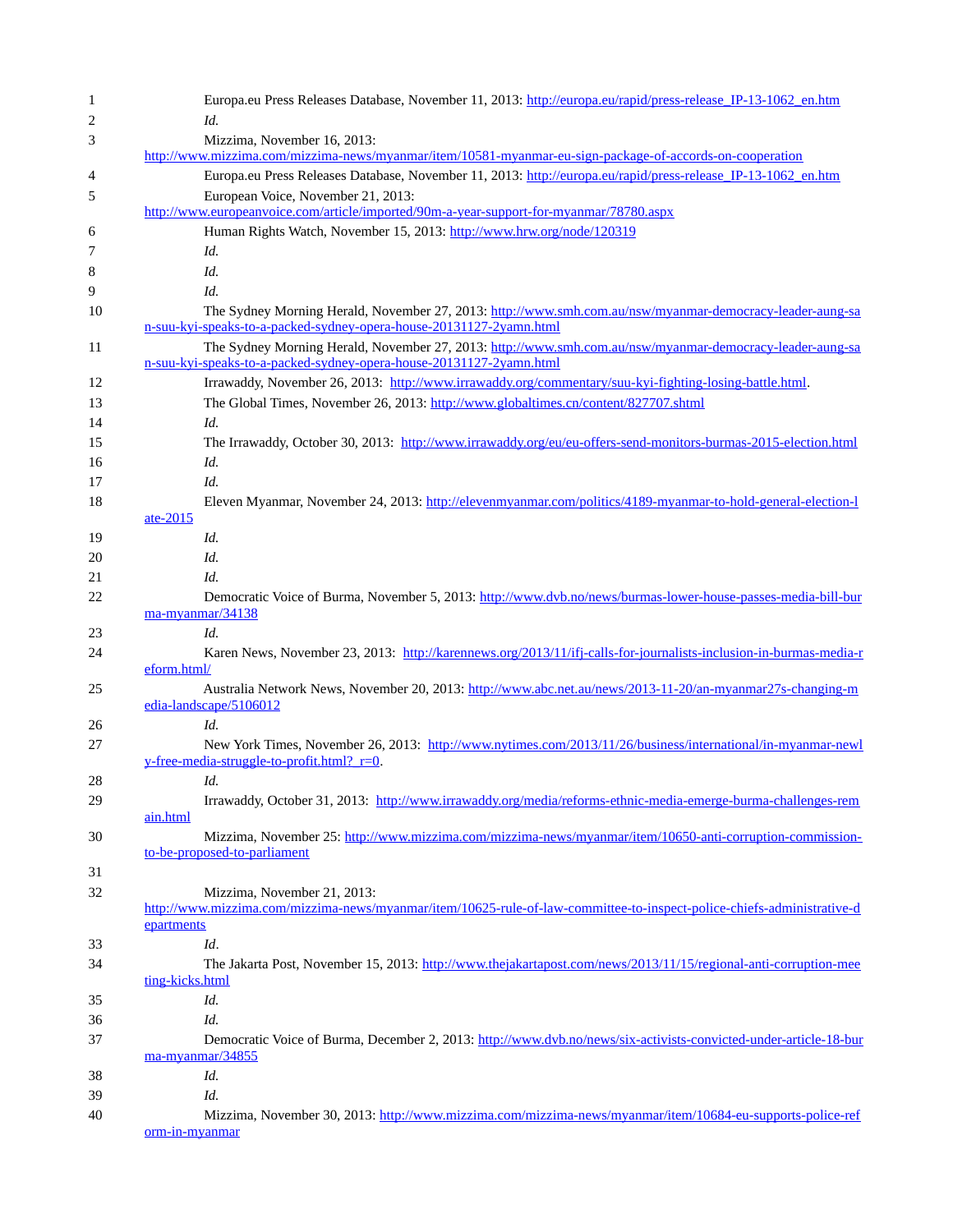| 41               | Id.                                                                                                                                                       |
|------------------|-----------------------------------------------------------------------------------------------------------------------------------------------------------|
| 42               | Id.                                                                                                                                                       |
| 43               | BBC, November 15, 2013: http://www.bbc.co.uk/news/world-asia-24955227                                                                                     |
| 44               | Human Rights Watch, November 15, 2013:                                                                                                                    |
|                  | http://www.hrw.org/news/2013/11/15/dispatches-political-prisoner-endgame-burma                                                                            |
| 45               | Id.                                                                                                                                                       |
| 46               | Democratic Voice of Burma, November 28, 2013:                                                                                                             |
|                  | http://www.dvb.no/news/political-prisoners-committee-recommends-82-more-releases-burma-myanmar/34643                                                      |
| 47               | Human Rights Watch, November 15, 2013:                                                                                                                    |
|                  | http://www.hrw.org/news/2013/11/15/dispatches-political-prisoner-endgame-burma                                                                            |
| 48               | Myanmar Times, November 3, 2013: http://www.mmtimes.com/index.php/business/8654-myanmar-among-hardest-places-to-d                                         |
|                  | o-business-says-world-bank.html.                                                                                                                          |
| 49<br><u>ort</u> | Eleven Myanmar, October 31, 2013: http://elevenmyanmar.com/business/3911-myanmar-debuts-in-world-bank-s-business-rep<br>and Reuters, November 6, 2013:    |
| 50               | Id.                                                                                                                                                       |
|                  | Id.                                                                                                                                                       |
| 51<br>52         | Id.                                                                                                                                                       |
|                  |                                                                                                                                                           |
| 53               | Id.                                                                                                                                                       |
| 54               | Id.                                                                                                                                                       |
| 55               | Id.                                                                                                                                                       |
| 56               | Id.                                                                                                                                                       |
| 57               | Oxford Business Group, Myanmar, November 25, 2013:<br>http://www.oxfordbusinessgroup.com/economic_updates/myanmar-moves-bring-finances-out-shadows.       |
|                  | Id.                                                                                                                                                       |
| 58<br>59         | Id.                                                                                                                                                       |
|                  |                                                                                                                                                           |
| 60               | Id.                                                                                                                                                       |
| 61               | Id.                                                                                                                                                       |
| 62               | Reuters, November 6, 2013: http://in.reuters.com/article/2013/11/06/myanmar-economy-idINL3N0IR38420131106.                                                |
| 63               | Id.                                                                                                                                                       |
| 64               | Id.                                                                                                                                                       |
| 65               | Id.                                                                                                                                                       |
| 66               | Id.                                                                                                                                                       |
| 67               | Id.                                                                                                                                                       |
| 68               | Id.                                                                                                                                                       |
| 69               | Id.                                                                                                                                                       |
| 70               | Id.                                                                                                                                                       |
| 71               | International Business Times, November 21, 2013: http://www.ibtimes.com/myanmar-upgrade-30-airports-help-domestic-forei                                   |
| $72\,$           | gn-private-investors-1480282.<br>Id.                                                                                                                      |
|                  | Reuters, November 19, 2013: http://www.reuters.com/article/2013/11/19/us-myanmar-aviation-idUSBRE9AI0IA20131119.                                          |
| 73               |                                                                                                                                                           |
| 74               | Id.                                                                                                                                                       |
| 75               | Id.                                                                                                                                                       |
| 76               | Id.                                                                                                                                                       |
| 77               | Id.                                                                                                                                                       |
| 78               | Eleven Myanmar, November 13, 2013: http://www.elevenmyanmar.com/national/4044-myanmar-to-invite-tenders-for-upgradi<br>ng-yangon-central-railway-station. |
| 79               | Id.                                                                                                                                                       |
| 80               | Id.                                                                                                                                                       |
| 81               | Id.                                                                                                                                                       |
| 82               | International Business Times, November 14, 2013: http://www.ibtimes.com/myanmars-energy-sector-poised-boom-internation                                    |
|                  | al-partners-required-1470870.                                                                                                                             |
| 83               | Id.                                                                                                                                                       |
| 84               | Id.                                                                                                                                                       |
| 85               | Platts, November 28, 2013: http://www.platts.com/latest-news/oil/singapore/myanmars-maiden-offshore-licensing-round-recei                                 |
| ves-27681178.    |                                                                                                                                                           |
|                  |                                                                                                                                                           |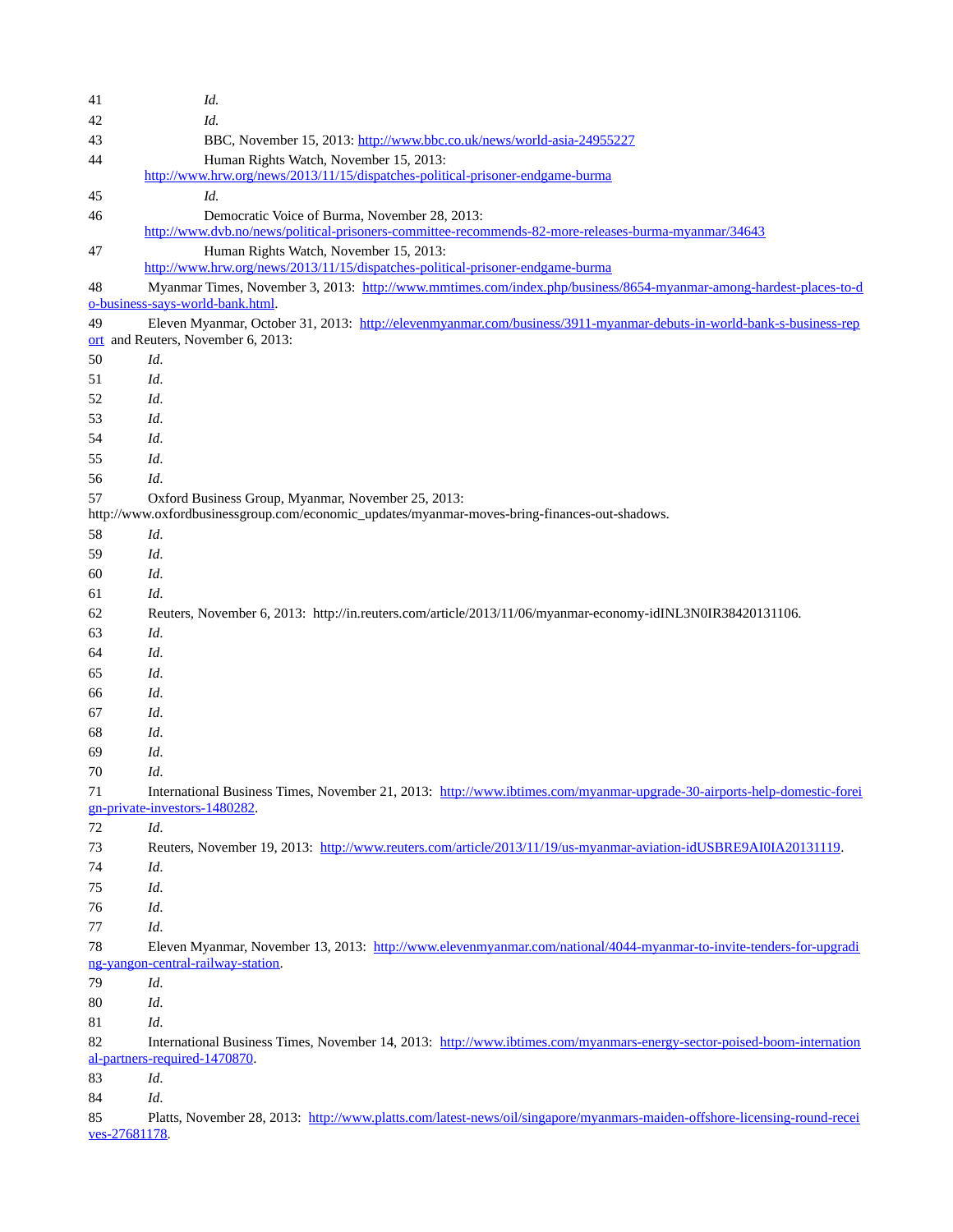| 86              | Id.                                                                                                                      |
|-----------------|--------------------------------------------------------------------------------------------------------------------------|
| 87              | Id.                                                                                                                      |
| 88              | The Wall Street Journal, November 5, 2013: http://blogs.wsj.com/japanrealtime/2013/11/05/moving-forward-in-myanmar-in-fi |
| ts-and-starts/. |                                                                                                                          |
| 89              | Id.                                                                                                                      |
| 90              | Id.                                                                                                                      |
| 91              | Id.                                                                                                                      |
| 92              | Id.                                                                                                                      |
| 93              | Id.                                                                                                                      |
| 94              | Id.                                                                                                                      |
| 95              | Reuters, November 21, 2013: http://reuters.com/article/2013/11/21/myanmar-dawei-idUSL4N0J61AN20131121.                   |
| 96              | Chicago Tribune, November 19, 2013: http://www.chicagotribune.com/news/sns-rt-us-myanmar-industry-20131119.0.771383      |
| 0.story.        |                                                                                                                          |
| 97              | Id.                                                                                                                      |
| 98              | The Nation, November 4, 2013: http://www.nationmultimedia.com/business/AMCHAM-launches-Myanmar-chapter-3021862           |
| 0.html.         |                                                                                                                          |
| 99              | Id.                                                                                                                      |
| 100             | Id.                                                                                                                      |
| 101             | Id.                                                                                                                      |
| 102             | Id.                                                                                                                      |
| 103             | Id.                                                                                                                      |
| 104             | Mizzima, November 20, 2013: http://www.mizzima.com/mizzima-news/myanmar/item/10615-land-grabbing-investigations-co       |
| mmenc           |                                                                                                                          |

| 105      | Id.                                                                                                                            |
|----------|--------------------------------------------------------------------------------------------------------------------------------|
| 106      | Id.                                                                                                                            |
| 107      | Myanmar Times, November 18. 2013: http://www.mmtimes.com/index.php/national-news/mandalay-upper-myanmar/8810-far               |
|          | mers-seek-return-of-land-taken-for-military-facility.html                                                                      |
| 108      | Id.                                                                                                                            |
| 109      | Id.                                                                                                                            |
| 110      | Id.                                                                                                                            |
| 111      | The Irrawaddy, November 13, 2013: http://www.irrawaddy.org/human-rights/dawei-residents-decry-arrival-companies-followin       |
|          | g-ceasefire.html                                                                                                               |
| 112      | Id.                                                                                                                            |
| 113      | Id.                                                                                                                            |
| 114      | Id.                                                                                                                            |
| 115      | Radio Free Asia, November 15, 2013: http://www.rfa.org/english/news/myanmar/mine-11152013160128.html                           |
| 116      | Id.                                                                                                                            |
| 117      | Mizzima, November 15, 2013: http://www.mizzima.com/mizzima-news/myanmar/item/10575-police-protesters-hurt-in-clash-n           |
|          | ear-letpadaung-mine                                                                                                            |
| 118      | Id.                                                                                                                            |
| 119      | The Irrawaddy, November 12, 2013: http://www.irrawaddy.org/mining/tensions-high-letpadaung-mine-police-gather-protest-ca       |
| mps.html |                                                                                                                                |
| 120      | Id.                                                                                                                            |
| 121      | Radio Free Asia, November 20, 2013: http://www.rfa.org/english/news/myanmar/ko-htin-kyaw-11202013170429.ht                     |
|          | ml                                                                                                                             |
| 122      | Id.                                                                                                                            |
| 123      | The Irrawaddy, November 5, 2013: http://www.irrawaddy.org/z_border/myitkyina-talks-show-obstacles-path-peace-p<br>rocess.html. |
| 124      | Eleven Myanmar, November 27, 2013: http://elevenmyanmar.com/politics/4235-ceasefire-breakthrough-still-possible                |
|          | -in-hpa-an-unfc.                                                                                                               |
| 125      | The Irrawaddy, November 19, 2013: http://www.irrawaddy.org/z_mon/mon-group-rejects-unacceptable-govt-ceasefir                  |
|          | e-proposal.html; The Irrawaddy, November 13, 2013: http://www.irrawaddy.org/ethnic/tnla-rebels-reject-govt-ceasefire-proposa   |
|          | I-clash-burma-army.html; The Irrawaddy, November 22, 2013: http://www.irrawaddy.org/politics/peace-talks-turn-future-federal   |
|          | -army-structure.html.                                                                                                          |